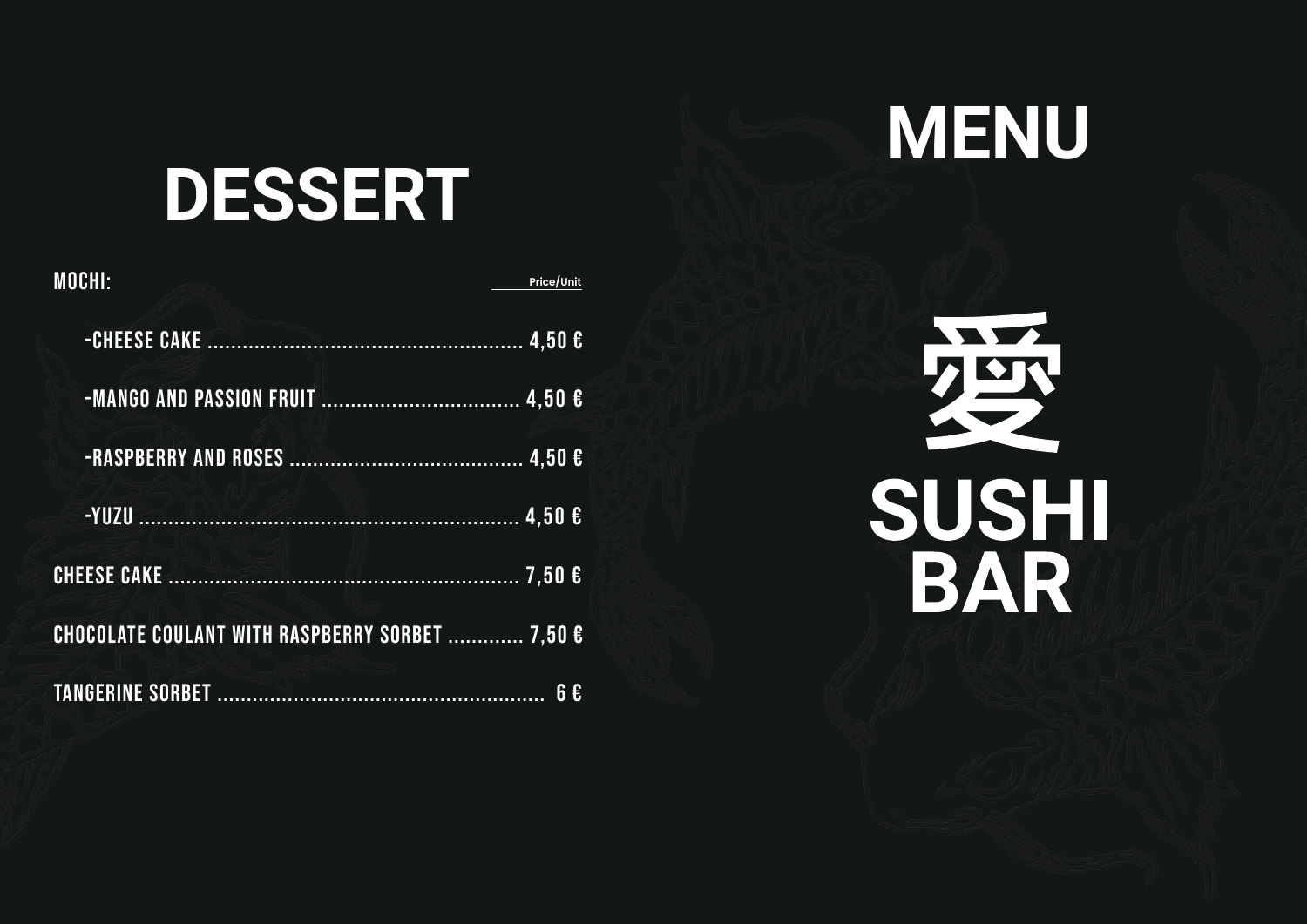**CRUSTACEANS SULPHITE GLUTEN EGG FISH MOLUSCS SOY SESAME MILK**

g

◎ 八



| $\textbf{SASHIMI}$ $\textcolor{red}{\textbf{4}^{\text{PCS}}}\textcolor{red}{\textbf{8}^{\text{PCS}}}\textcolor{red}{.}$ |  |
|-------------------------------------------------------------------------------------------------------------------------|--|
|                                                                                                                         |  |
|                                                                                                                         |  |
|                                                                                                                         |  |
|                                                                                                                         |  |
|                                                                                                                         |  |

## Salmon, Rice, Asparragus and Mango Salmon, Rice, Avocado and Carrot Tuna, Rice, Avocado, Cream Cheese and Cucumber Carrot, Rice, Mezclum, Sesame Seeds and Sesame Oil Eel, Rice, Avocado and Crunchy Fried Onion Battered Ebi Prawn, Rice, Carrot, Avocado, Crunchy Fried Onion and Kimuchi Sauce 8€ TROPICAL .................................. 7€ SALMoN .................................... 9€ tuna ........................................ 5€ VEGGIE ..................................... 9,50€ EEL TEMPURA ......................... EBI TEMPURA ................................. 8,50€ 16€  $146 \approx$ 18€ ⇔ ∆ 10€ 18€ ≪ \* \* ○ 16€ 5 # 0 **FUTOMAKI 6 Pcs 12 Pcs** Salmon and Rice Tuna Strip and Rice Ebi Prawn and Rice Scallop and Rice **NIGIRI 2 Pcs** SALMoN ................................................ 6€ TUNA ....................................................10€ EBI ....................................................... 8€ sCALLOP ............................................... 10€

## GUNKAN

**CRUSTACEANS SULPHITE GLUTEN EGG** 

**4 Pcs**

## **STARTERS TASTING MENUS**

## **BAO BREAD**

| URAMAKI 4PCS                                                                    | 8 Pcs                          |                         |
|---------------------------------------------------------------------------------|--------------------------------|-------------------------|
| ORANGE TOBIKO, SALMON, RICE, CREAM CHEESE AND CARROT                            |                                |                         |
| BLACK SESAME, RICE, TUNA, CHICHIMI SAUCE, AVOCADO AND CUCUMBER                  |                                |                         |
| BLACK TOBIKO, EEL, RICE, PINEAPPLE, AVOCADO AND CRUNCHY ONION                   | $18E \cong$                    |                         |
| SPICY SALMON  6€<br>SALMON TARTAR. RICE. SESAME SEEDS. WASABI AND KIMUCHI SAUCE | 12 $\epsilon \rightsquigarrow$ |                         |
| BLACK & ORANGE TOBIKO, SALMON TARTAR, SPRING ONION,<br>RICE AND KIMUCHI SAUCE   |                                | $18E \Leftrightarrow B$ |
| WHITE SESAME, EBI,, RICE, CARROT, AVOCADO AND KIMUCHI SAUCE                     | 16€ <sup>3</sup> 4             |                         |

## **MAKI** *6 PCs*

## **POKE**

| <b>SUSHI</b>            | 266<br>16 Pcs                      |
|-------------------------|------------------------------------|
| <b>8X EBI URAMAKI</b>   |                                    |
| <b>2X SALMON NIGIRI</b> |                                    |
| <b>6X SURIMI MAKI</b>   |                                    |
| <b>SUSHI</b>            | <b>50€</b><br>30 Pcs               |
| <b>4X GYOZAS</b>        | <b>8X TUNA URAMAKI</b>             |
| <b>2X EBI NIGIRI</b>    | <b>6X AVOCADO MAKI</b>             |
| <b>2X TUNA NIGIRI</b>   | <b>6X TROPICAL FUTOMAKI</b>        |
| <b>2X SALMON NIGIRI</b> |                                    |
| <b>SUSHI</b>            | 80€<br>44 Pcs                      |
| <b>4X GYOZAS</b>        | 8X SPINOSA BEACH<br><b>URAMAKI</b> |
| <b>4X EBI NIGIRI</b>    | <b>8X EBI URAMAKI</b>              |
| <b>4X TUNA NIGIRI</b>   | <b>6X PRAWN MAKI</b>               |
| <b>4X SALMON NIGIRI</b> | <b>6X TUNA FUTOMAKI</b>            |
| <b>SASHIMI</b>          | 150€<br>72 Pcs                     |

| SALMON. RICE AND NORI ALGAE       | 6€             | ⇔            |
|-----------------------------------|----------------|--------------|
| TUNA, RICE AND NORI ALGAE         |                | ্য<br>八      |
| AVOCADO. RICE AND NORI ALGAE      | 56             |              |
| CUCUMBER, RICE AND NORI ALGAE     | 4 <sub>€</sub> |              |
| <b>PRAWN. RICE AND NORI ALGAE</b> | 6£             | $\mathbb{D}$ |
| SURIMI. RICE AND NORI ALGAE       |                | ಶ            |

## **FLAMBE**

## **& SUSHI**

6x gyozas 6x tuna sashimi 6x scallop sashimi 6x salmon sashimi 6x salmon nigiri 8x tartar uramaki 8x tuna uramaki

12x salmon futomaki 6xtuna nigiri

| <b>8X SALMON FLAMBE</b> |  |
|-------------------------|--|
|                         |  |
| AV AAL MAN MIAINI       |  |

| CHICKEN<br>JAPANESE STYLE DUMPLING STUFFED WITH CHICKEN AND VEGETABLES                        |  |  |
|-----------------------------------------------------------------------------------------------|--|--|
| JAPANESE STYLE DUMPLING STUFFED WITH EBI SHRIMP                                               |  |  |
| WAKAME ALGAE, SESAME SEEDS WITH RICE VINEGAR AND SOY SAUCE                                    |  |  |
| EDAMAME BEANS, GARLIC, SESAME OIL AND SALT                                                    |  |  |
| <b>BATTERED SHRIMP</b>                                                                        |  |  |
| TOFU, CHEESE, DASHINOMOTO, SPRING ONION AND WAKAME ALGAE                                      |  |  |
| <b>CHICKEN TEMPURA, RICE AND GINGER SAUCE</b>                                                 |  |  |
| YAKISOBA ……………………………………………… 11€ → S<br>NOODLES, PORK CHOP, CARROT, CABBAGE, PAPRIKA AND ONION |  |  |

| TUNA, EBI PRAWN, RICE, CRUNCHY FRIED ONION,<br>NORI ALGAE. FOIE AND PEDRO JIMENEZ REDUCTION                                                                                                                            |  |  |
|------------------------------------------------------------------------------------------------------------------------------------------------------------------------------------------------------------------------|--|--|
| EEL, EBI PRAWN, RICE, CRUNCHY FRIED ONION, NORI ALGAE<br>AND EEL SAUCE.                                                                                                                                                |  |  |
| SALMON $\ldots$ $\ldots$ $\ldots$ $\ldots$ $\ldots$ $\ldots$ $\ldots$ $\ldots$ $\ldots$ $\ldots$ $\ldots$ $\ldots$ $\ldots$<br>SALMON, EBI PRAWN, RICE, CRUNCHY FRIED ONION,<br>NORI ALGAE AND PEDRO JIMENEZ REDUCTION |  |  |

| <b>TUNA</b><br>SAN BENDER STATE OF THE SERVICE OF THE SERVICE OF THE SERVICE OF THE SERVICE OF THE SERVICE OF THE SERVICE OF THE SERVICE OF THE SERVICE OF THE SERVICE OF THE SERVICE OF THE SERVICE OF THE SERVICE OF THE SERVICE OF THE SER |  |
|-----------------------------------------------------------------------------------------------------------------------------------------------------------------------------------------------------------------------------------------------|--|
| TUNA TARTAR. RICE. NORI ALGAE. SPRING ONION. SESAME SEEDS AND SESAME OIL                                                                                                                                                                      |  |

7€ SALMON ................................................ Salmon Tartar, Rice and Nori Algae

| JAPANESE STEAMED BREAD STUFFED WITH GINGER CHICKEN |  |
|----------------------------------------------------|--|
| JAPANESE STEAMED BREAD STUFFED WITH TERIYAKI TUNA  |  |

tUNA ................................................................ 14€ RICE, TUNA, CUCUMBER, SESAME AND AVOCADO sALM0N ............................................................ 13€ RICE, SALMON, CARROT, SESAME AND AVOCADO SHRIMP ............................................................ 12€ RICE, SHRIMP, EDAMAME, AVOCADO AND KIMUCHI SAUCE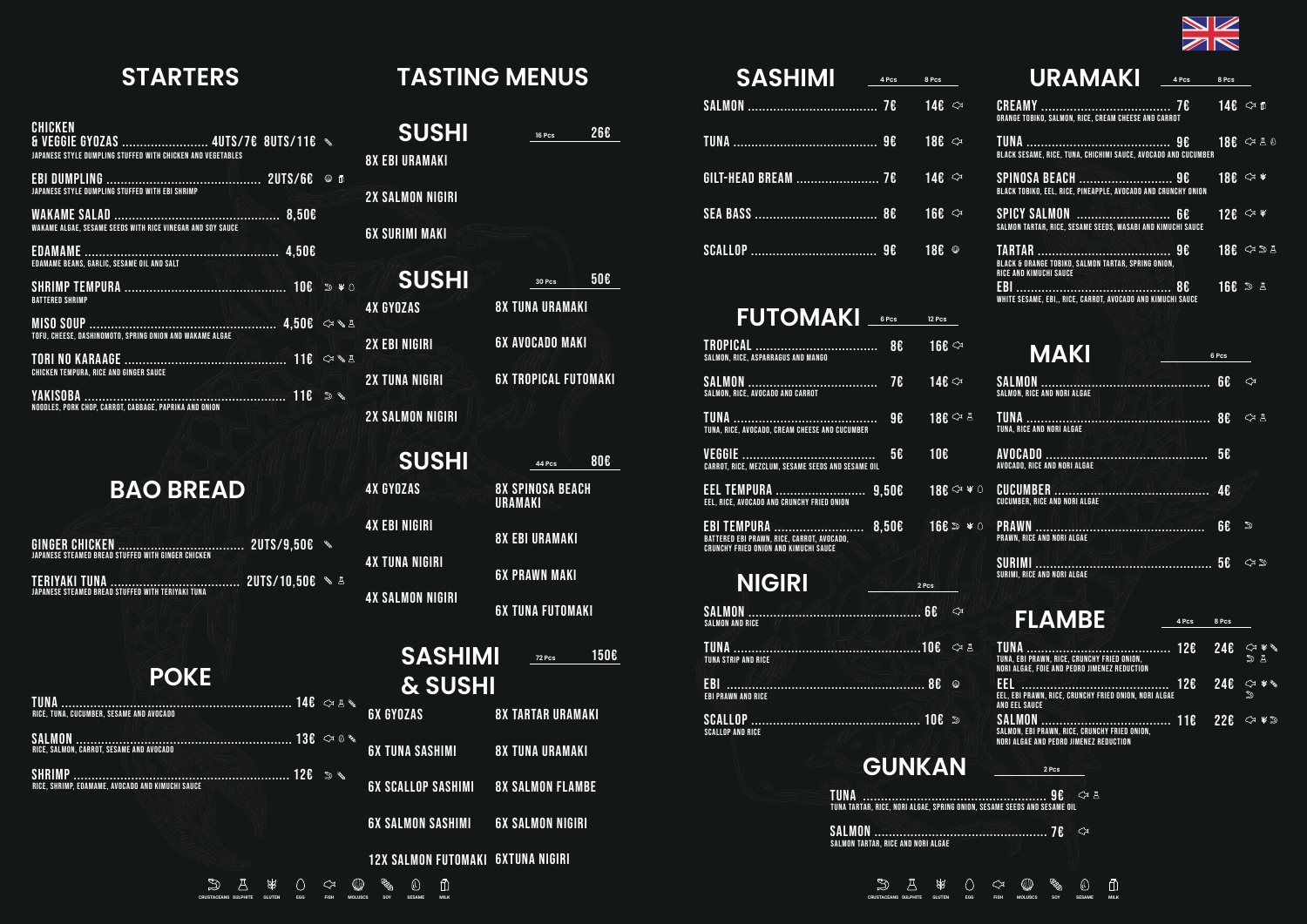7€ Salmón .................................... 9€ Atún ........................................ 7€ Dorada .................................... 8€ lubina ..................................... 9€ Vieira ...................................... 14€ 18€ 14€ 16€ 18€ **SASHIMI 4 Pzas 8 Pzas**

| <b>FUTOMAKI 6 PZGS</b> 12 Pzas                                                                                                 |                          |
|--------------------------------------------------------------------------------------------------------------------------------|--------------------------|
|                                                                                                                                | 8€ 1<br>16 $\varepsilon$ |
|                                                                                                                                | 7€ 14€ →                 |
| ATÚN                                                                                                                           | 18€ < 2 A<br>96          |
| VEGÉTAL<br>ZANAHORIA, ARROZ, MEZCLUM, SEMILLA DE SESAMO Y ACEITE DE SESAMO                                                     | 5€ 1<br>106              |
| TEMPURIZADO DE ANGUILA  9,50€<br>ANGUILA, ARROZ, AGUACATE Y CEBOLLA CRUJIENTE                                                  | 19€ <> *                 |
| <b>TEMPURIZADO DE EBI  8,50€ 17E »</b><br>Langostino rebozado, arroz, salsa kimchi, aguacate,<br>zanahoria y cebolla crujiente |                          |
| <b>NIGIRI</b>                                                                                                                  | 2 Pzas                   |
| <b>SALMON Y ARROZ</b>                                                                                                          | $\infty$                 |
| <b>ATÚN Y ARROZ</b>                                                                                                            |                          |
| EBI<br><b>EBI Y ARROZ</b>                                                                                                      | ⅏                        |
| <b>VIEIRA Y ARROZ</b>                                                                                                          | $\mathbb{D}$             |
|                                                                                                                                | C <sub>1</sub> INIV AN   |

## **MAKI 6 Pzas**

## **FLAMBEADOS 8 Pzas 4 Pzas**

Tartar de Atún, Arroz, Alga Nori, Cebolleta, Semilla de Sesamo y Aceite de Sesamo 9€ ATÚN ....................................................

**GUNKAN 2 Pzas**

Tartar de Salmon, Arroz y Alga Nori 7€ SALMON ................................................

S A S CO CA O S D A D CO CO DE SE SE CRUSTACEOS SULFITO GUITEN CRUSTACEOS SULFITO GUITEN CONTEN

## **ENTRANTES MENÚ DEGUSTACIÓN**

## **PAN BAO**

| URAMAKI 4PZGS 8PZGS                                                                                                                    |  |  |
|----------------------------------------------------------------------------------------------------------------------------------------|--|--|
| TOBIKO NARANJA. SALMON. ARROZ. QUESO CREMA Y ZANAHORIA                                                                                 |  |  |
| ATÚN ………… <del>………………………… 9€</del> 18€    ≈  ∆ ©<br>ATÚN, ARROZ, SESAMO NEGRO, SALSA SHICHIMI, AGUACATE Y PEPINO                       |  |  |
| SPINOSA BEACH ………………………… 9€ $\qquad$ 18€ $\qquad$ *<br>TOBIKO NEGRO, ANGUILA, ARROZ, PIÑA, AGUACATE Y CEBOLLA CRUJIENTE                |  |  |
| SALMÓN PICANTE $\overline{126}$ ( $\overline{3}$ ) $\overline{3}$<br>TARTAR DE SALMON, ARROZ, SEMILLA DE SESAMO, WASABI Y SALSA KIMCHI |  |  |
| TOBIKO NARANJA Y NEGRO, TARTAR DE SALMON, CEBOLLETA, ARROZ Y SALSA KIMCHI                                                              |  |  |
| SESAMO BLANCO, EBI, ARROZ, ZANAHORIA, AGUACATE Y SALSA KIMCHI                                                                          |  |  |

## **POKE**

| <b>SUSHI</b>               | 26€<br>16 Pzas                            |
|----------------------------|-------------------------------------------|
| <b>8X URAMAKI EBI</b>      |                                           |
| <b>2X NIGIRI SALMON</b>    |                                           |
| <b>6X MAKI DE SURIMI</b>   |                                           |
| <b>SUSHI</b>               | 50€<br>30 Pzas                            |
| <b>4X GYOZAS</b>           | 8X URAMAKI DE ATÚN                        |
| <b>2X NIGIRI DE EBI</b>    | <b>6X MAKI DE AGUACATE</b>                |
| 2X NIGIRI DE ATÚN          | <b>6X FUTOMAKI TROPICAL</b>               |
| <b>2X NIGIRI DE SALMÓN</b> |                                           |
| <b>SUSHI</b>               | <b>80€</b><br>44 Pzas                     |
| <b>4X GYOZAS</b>           | <b>8X URAMAKI SPINOSA</b><br><b>BEACH</b> |
| <b>4X NIGIRI DE EBI</b>    | <b>8X URAMAKI DE EBI</b>                  |
| <b>4X NIGIRI DE ATÚN</b>   | <b>6X MAKI DE LANGOSTINO</b>              |

4 x nigiri de salmón 6x futomaki de atún

| SALMON, ARROZ Y ALGA NORI          | 6€ |                 |
|------------------------------------|----|-----------------|
| ATÚN. ARROZ Y ALGA NORI            |    | $\approx$<br>八  |
| <b>AGUACATE, ARROZ Y ALGA NORI</b> |    |                 |
| PEPINO, ARROZ Y ALGA NORI          | 4€ |                 |
| LANGOSTINO. ARROZ Y ALGA NORI      | 6€ | ್ತಿ             |
| SURIMI, ARROZ Y ALGA NORI          |    | వి<br>$\approx$ |

## **SASHIMI & SUSHI 72 Pzas** 150€

| <b>GYOZAS DE</b><br><b>POLLO Y VERDURAS  4UDS/7E 8UDS/11E &amp;</b><br><b>EMPANADILLAS JAPONESAS DE POLLO Y VERDURAS</b> |       |  |
|--------------------------------------------------------------------------------------------------------------------------|-------|--|
| EMPANADILLA JAPONESA RELLENA DE EBI                                                                                      |       |  |
| ALGA WAKAME, SEMILLA DE SESAMO CON SALSA DE VINAGRE DE ARROZ Y SOJA                                                      | 8,50€ |  |
| JUDÍAS EDAMAME, AJO, ACEITE DE SESAMO Y SAL                                                                              |       |  |
| <b>LANGOSTINO TEMPURIZADO</b>                                                                                            |       |  |
| TOFU, QUESO, DASHINOMOTO, CEBOLLETA Y ALGA WAKAME                                                                        |       |  |
| POLLO TEMPURIZADO, ARROZ Y SALSA DE JENGIBRE                                                                             |       |  |
| TALLARINES, CERDO, COL, ZANAHORIA, CEBOLLA Y PIMENTÓN                                                                    |       |  |

| FOIE Y REDUCCIÓN DE PEDRO XIMENEZ                                                |  |  |
|----------------------------------------------------------------------------------|--|--|
| ANGUILA, EBI, ARROZ, CEBOLLA CRUJIENTE, ALGA NORI<br>Y SALSA DE ANGUILA          |  |  |
| SALMON, EBI, ARROZ, CEBOLLA CRUJIENTE, ALGA NORI<br>Y REDUCCION DE PEDRO XIMENEZ |  |  |





POLLO AL jENgIBRE ............................... 2UDS/9,50€ Pan Japones al Vapor relleno de Pollo al Jengibre

ATÚN A LA TERIYAKI ............................. 2UDS/10,50€ Pan Japones al Vapor relleno de Atún Teriyaki

aTÚN ................................................................ 14€ Arroz, Atún, Pepino, Sesamo y Aguacate

sALMÓN ............................................................ 13€ Arroz, Salmón, Zanahoria, Sesamo y Aguacate

LANGOSTINO ...................................................... 12€ ArroZ, Langostino, Edamame, Aguacate y Salsa Kimchi

| ە دە م | <b>6X GYOZAS</b>                   | <b>8X URAMAKI TARTAR</b>                    |
|--------|------------------------------------|---------------------------------------------|
| タのど    | 6X SASHIMI DE ATÚN BX URAMAKI ATÚN |                                             |
| ) Q    |                                    | 6X SASHIMI DE VIEIRA 8X FLAMBEADO DE SALMÓN |

6X SASHIMI DE SALMÓN 6X NIGIRI SALMÓN

12x futomaki salmon 6x nigiri atún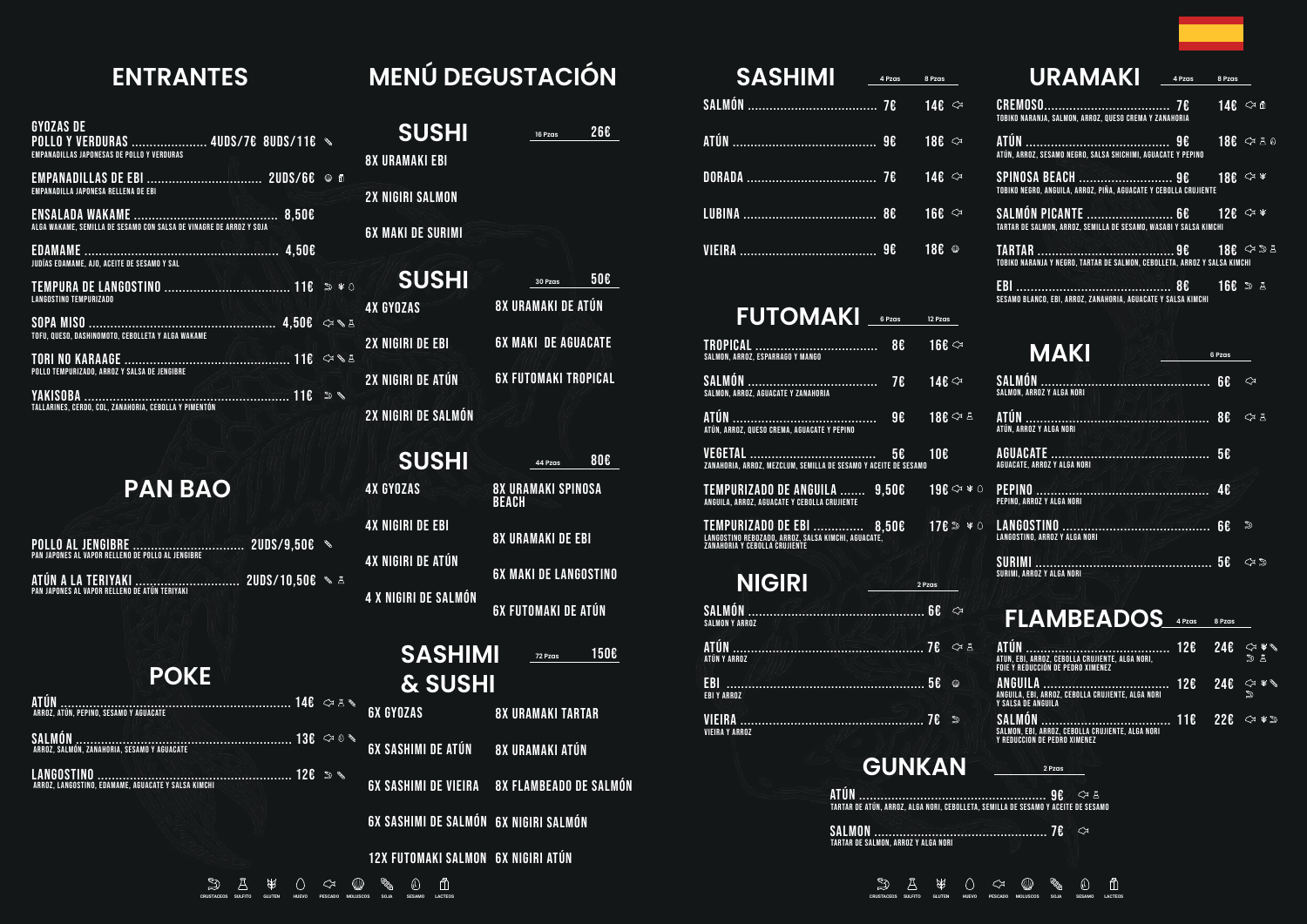

# **POSTRES**

| <b>MOCHI:</b>                                         | Precio/Unidad |
|-------------------------------------------------------|---------------|
|                                                       |               |
|                                                       |               |
|                                                       |               |
|                                                       |               |
|                                                       |               |
| COULANT DE CHOCOLATE CON SORBETE DE FRAMBUESA  7,50 € |               |
|                                                       |               |